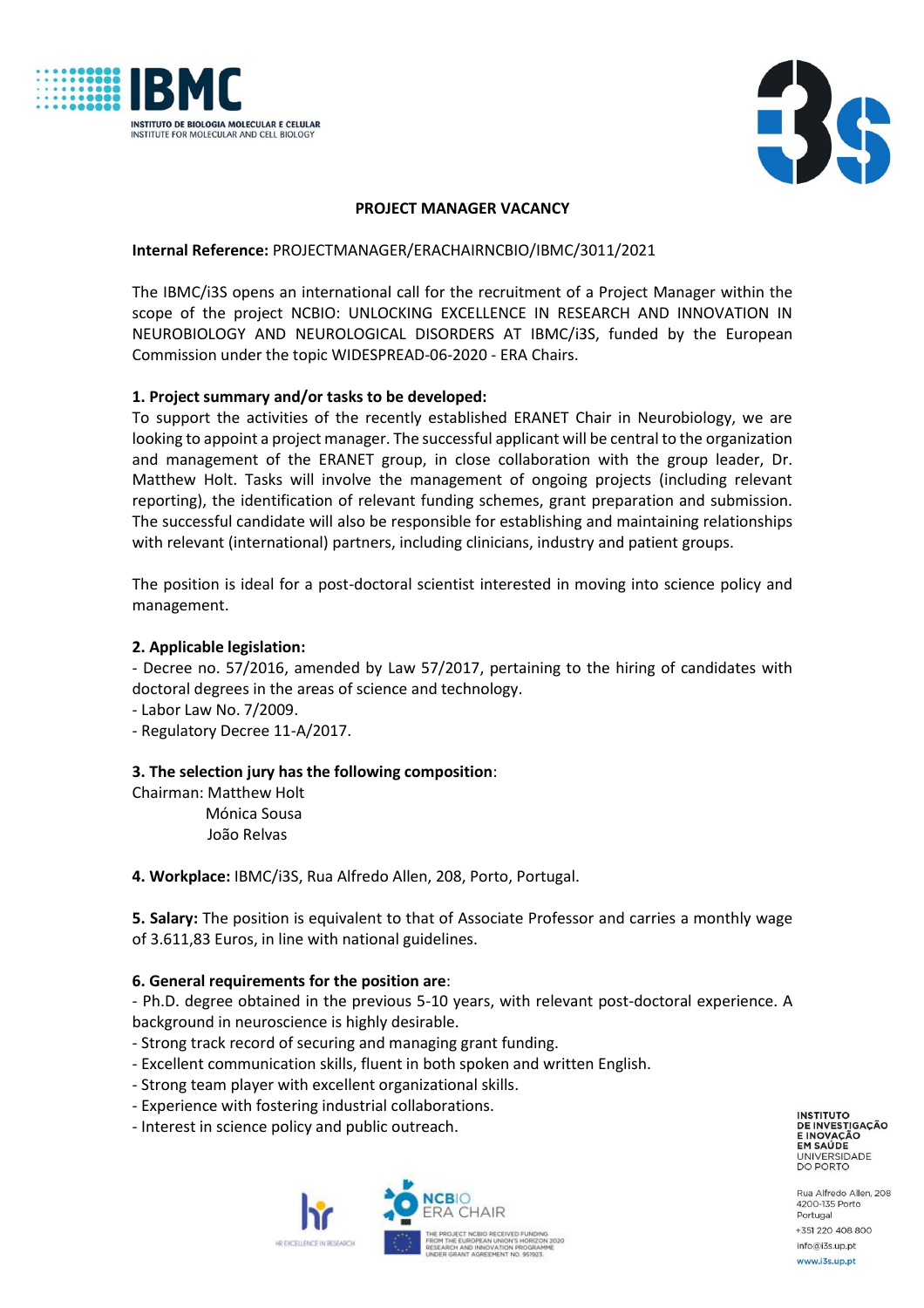



- Commitment to professional development of his/her own career.
- Able to create an innovative and creative research environment.

If the doctorate degree was awarded by a foreign higher education institution, it must comply with the provisions of Decree-Law No. 66/2018, of August 16th, and any formalities established therein must be fulfilled.

- **7. The selection will be made through the evaluation of the following criteria:**
- Relevant scientific background (20%).
- Track-record in securing funding and project management (20%).
- Track-record in conference and event organization (15%).
- Experience in running collaborative projects/consortia with industry (15%).
- Experience in dissemination of results to the research community and wider society (10%).
- Letter of motivation (10%).

**8.** Candidates achieving a score of 80% or more on initial review with be short-listed for interview (10%) and/or a seminar.

**9.** The final classification system for candidates is expressed on a scale from 0 to 100. Each member of the jury will rank candidates based on the selection criteria and a consensus list will be drawn up of candidate rankings.

Minutes of the proceedings, including the individual rankings of jury members, will be recorded and made available to candidates when requested.

**10.** The final decision of the jury will be ratified by the managing director of the institute, prior to final appointment.

### **11. Application:**

Applicants should send (written in English):

a) Motivation letter.

b) CV (including full details of all project management experience incl. funding acquired and outreach activities).

c) Names and contact details for three professional referees.

d) Phd certificate

All documents should be provided in PDF format using the following web link: [https://dozer.i3s.up.pt/applicationmanagement/#/addapplications/PROJECTMANAGERERACH](https://dozer.i3s.up.pt/applicationmanagement/#/addapplications/PROJECTMANAGERERACHAIRNCBIOIBMC30112021) [AIRNCBIOIBMC30112021](https://dozer.i3s.up.pt/applicationmanagement/#/addapplications/PROJECTMANAGERERACHAIRNCBIOIBMC30112021)

Applications will be accepted from 1<sup>st</sup> December 2021 to 31st January 2022.

**INSTITUTO** DE INVESTIGAÇÃO **ENOVAÇÃO<br>EM SAÚDE<br>UNIVERSIDADE<br>DO PORTO** 

Rua Alfredo Allen, 208 4200-135 Porto Portugal +351 220 408 800 info@i3s.up.pt www.i3s.up.pt